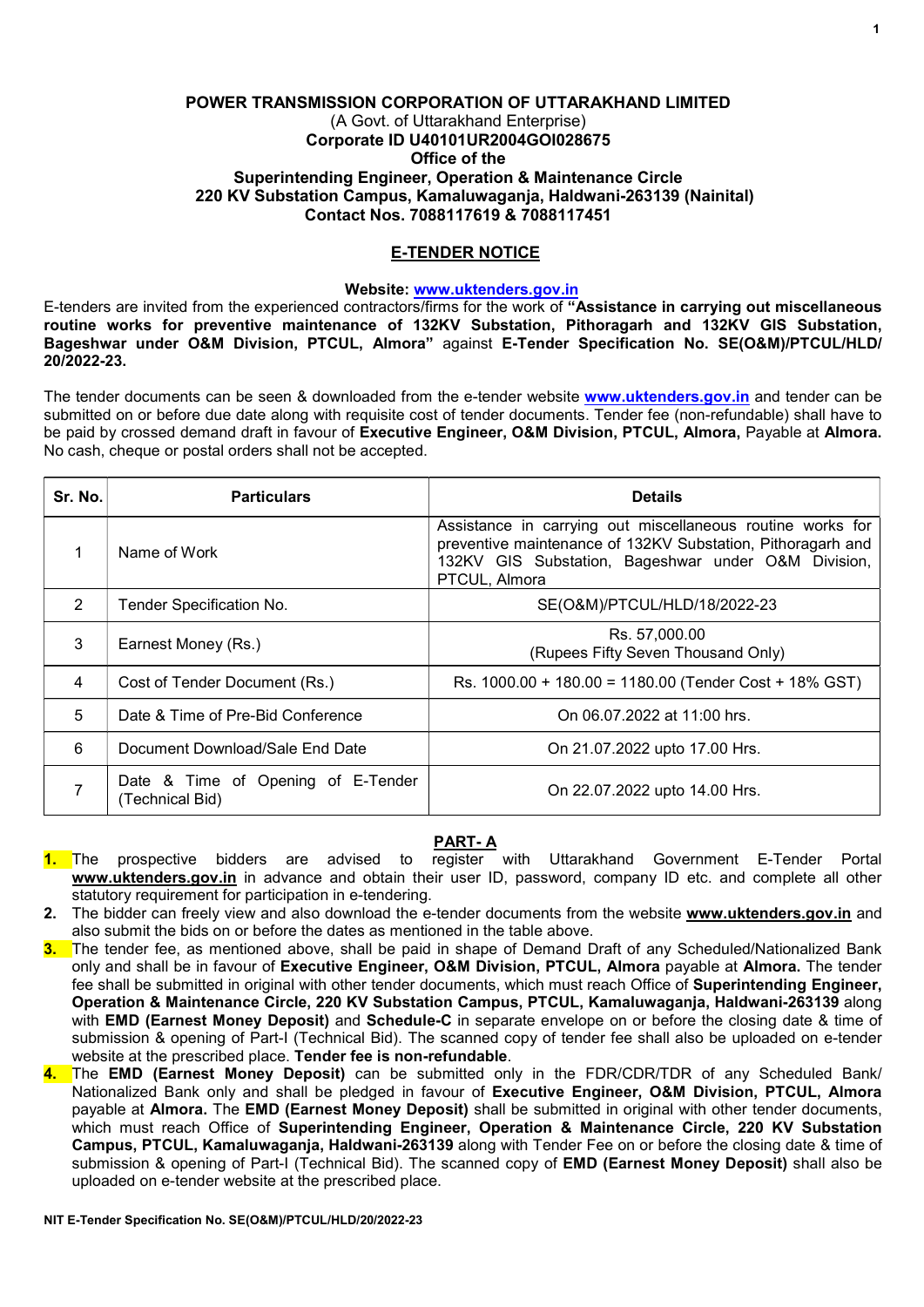- 5. The bidder has to quote their prices in 'price bid format/BOQ in excel sheet' only as given on e-tender website. The price bid in PDF is strictly not to be submitted/ uploaded. The schedule P2 (Price incidence of deviation) is given in excel format. If applicable, the bidder shall fill the same and upload with the price bid in PDF format.
- 6. The bidder also to upload the duly filled 'PQR sheet in excel' on e-tender website.
- 7. All the tender documents will be carried out only through e-tendering mode and the bidder has to submit all his tender documents (Like PQR Excel Sheet and Price Bid) in the e-tendering website www.uktenders.gov.in and in the meantime the bidders have to scan their Tender Fee, EMD (Earnest Money Deposit), and all the pre-qualifying documents/Supporting Documents for uploading and also submit the hard copy of the same (at least 2 sets) to the undersigned office within the last date and time of the submission of tender.
- 8. If in any case two or more bidder quotes the lowest rate for the same work, the work will be divided equally among the bidders those offering the equal quotes/rates. The right of equal division/allotment of work will be wholly reserved with the authority of calling the tender. After participation in tender if the lowest bidder disagree with the above clause the EMD so deposited with the bid will be forfeited by the concerning authority.

#### 9. Joint Venture Firm:-

- (a) In case a bid is submitted by a bidder as a Joint Venture (JV) firm then such joint venture will be allowed for a maximum of two firms only where one will be the lead partner and the other firm will be treated as JV partner.
- (b) In case of Joint Venture, the following condition shall also apply:-
- (c) One of the partners shall be nominated as lead Partner, and this authorization shall be evidenced by submitting a Power of Attorney signed by legally authorized signatories of all the Partners.
- (d) The Lead Partner shall be authorized to incur liabilities and receive instructions for and on behalf of any partners of the Joint Venture, and the entire execution of the Contract, including payment, shall be done exclusively with the LEAD PARTNER.
- (e) All partners of the Joint Venture shall be liable jointly and severally for the execution of the Contract in accordance with the contract terms, and a statement to this effect shall be included in the authorization mentioned under (c) above as well as in the Bid Form and in the Contract form (in case of successful Bid).
- (f) Agreement entered into by the joint venture partners shall be submitted with the bid and will remain in force during the tenancy of contract and Guarantee Period thereafter.
- (g) The lead partner of the Joint Venture firm shall meet 100% of the technical qualifying requirement (TQR) of the respective tender.
- (h) All the partners of JV firms should have the experience for activities of construction/manufacturing of items or equipment's/supply of items or equipment's or products meant for transmission utilities only.
- (i) The above cited requirements are only indicative. The owner reserves the right or requisitions any other relevant information and also reserves the right to reject the Bid proposal of any Bidder, if in the Owner's opinion the Qualification data is incomplete and Bidder is not qualified to perform the Contract satisfactorily.
- 10. This office shall not be responsible if the Tender fee, EMD (Earnest Money Deposit) and Schedule is delayed in transit or is not made available by the Postal Department/Courier at the prescribed address.
- 11. E-tenders shall be received and opened on the date as mentioned above or any extension thereof. In case the above date is declared a holiday, the tenders will be received & opened on the next working day.
- 12. It is mandatory for the bidder to submit the hard copy in original of the following in Rs.100.00 stamp duly notarized, as per the format given in the Tender Form of the tender documents and also upload the copy of the same on e-tender website with the supporting document of technical bid proposal:-

#### (a) Bid Validity Declaration (As per Format).

- (b) Declaration regarding correctness of the documents (As per format).
- 13. The bidders are requested to read all the instructions/conditions of the bid documents & NIT carefully and submit their bid accordingly. Be insured that all the required and supporting documents have to be uploaded on e-tender website.
- 14. As per guidelines/circular dated 31.08.2011 and dated 18.04.2010 by Directorate STQC, IT Department, New Delhi and CVC, Govt. of India, the use of **Class-3 Digital Signature**, procured from any certifying authority, is made mandatory for the contractors/firms to login on the website www.uktenders.gov.in. For any details regarding etendering contact mobile no. +91-8899890000 or for technical queries 24×7 Help Desk no. 0120-4200462, 0120- 4001002, 0120-4001005, 0120-6277787 or e-mail at support-eproc@nic.in.

Superintending Engineer Operation & Maintenance Circle 220 KV Substation Campus, Kamaluwaganja Haldwani-263139 (Nainital)

"Save Electricity in the Interest of Nation"